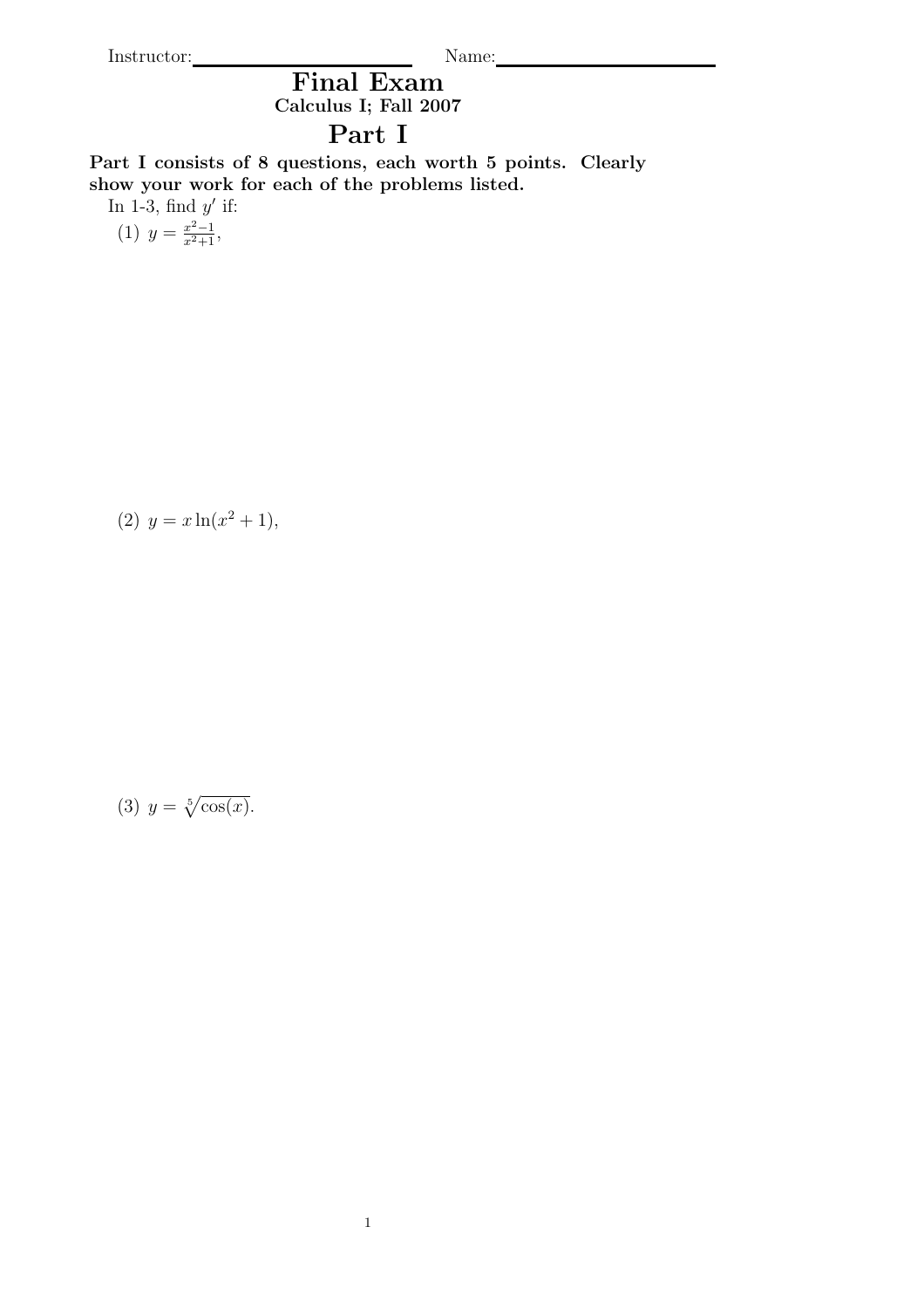(4) Find the equation of the tangent line to the graph of the funcr ind the equation of the tange<br>tion  $y = f(x) = \sqrt{x}$  at  $x = 4$ ,

(5) If the position at time t is given by  $S(t) = \sin(5t)$ , find the acceleration as a function of  $\tilde{t}$ .

(6) Find the most general anti-derivative of the function  $y = f(x) = (7x + 3)^{21}.$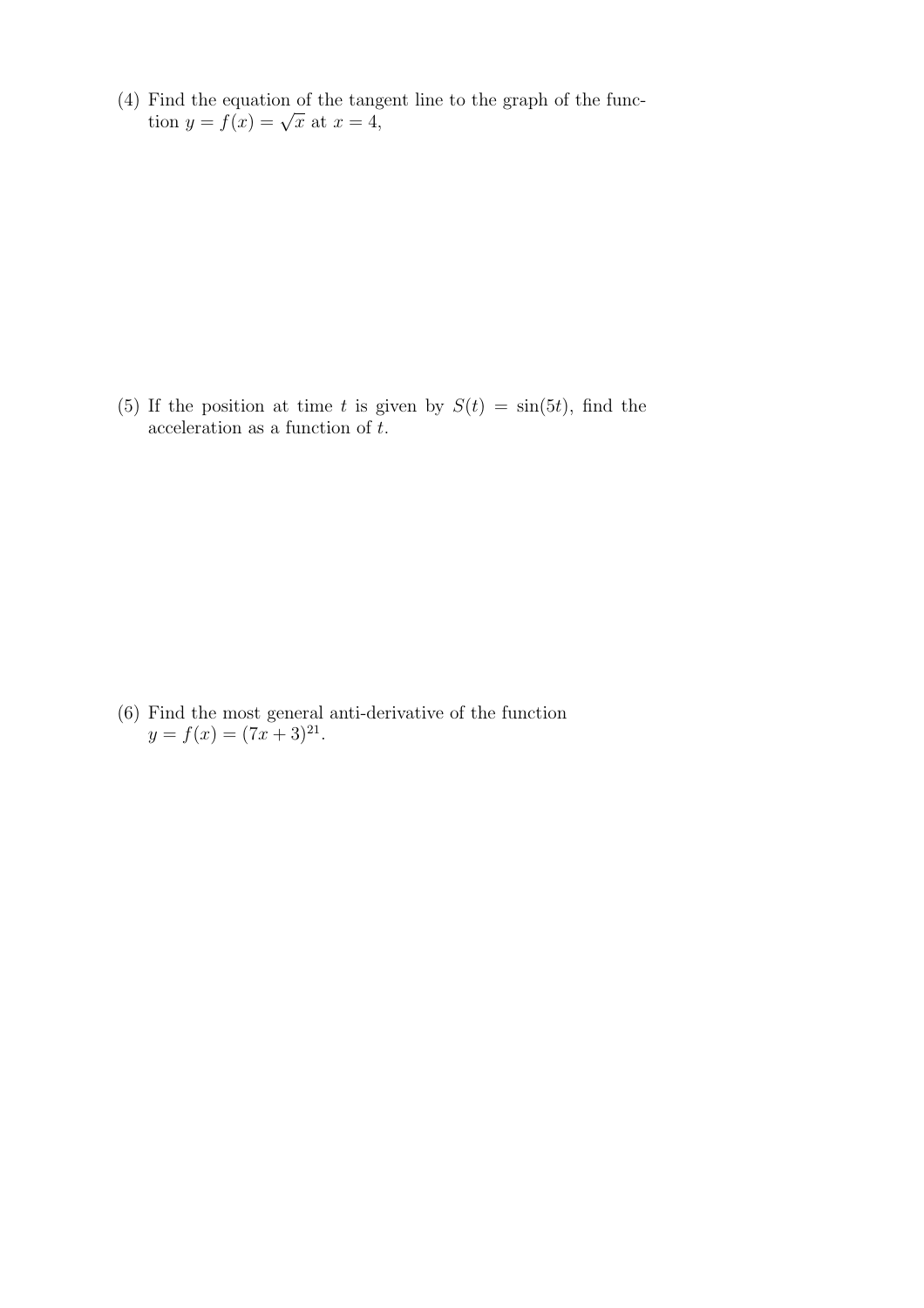(7) Evaluate the limit

$$
\lim_{x \to 0} \frac{x - \sin(x)}{x^3}
$$

(8) Use calculus to find two positive numbers whose sum is 100 and whose product is maximal.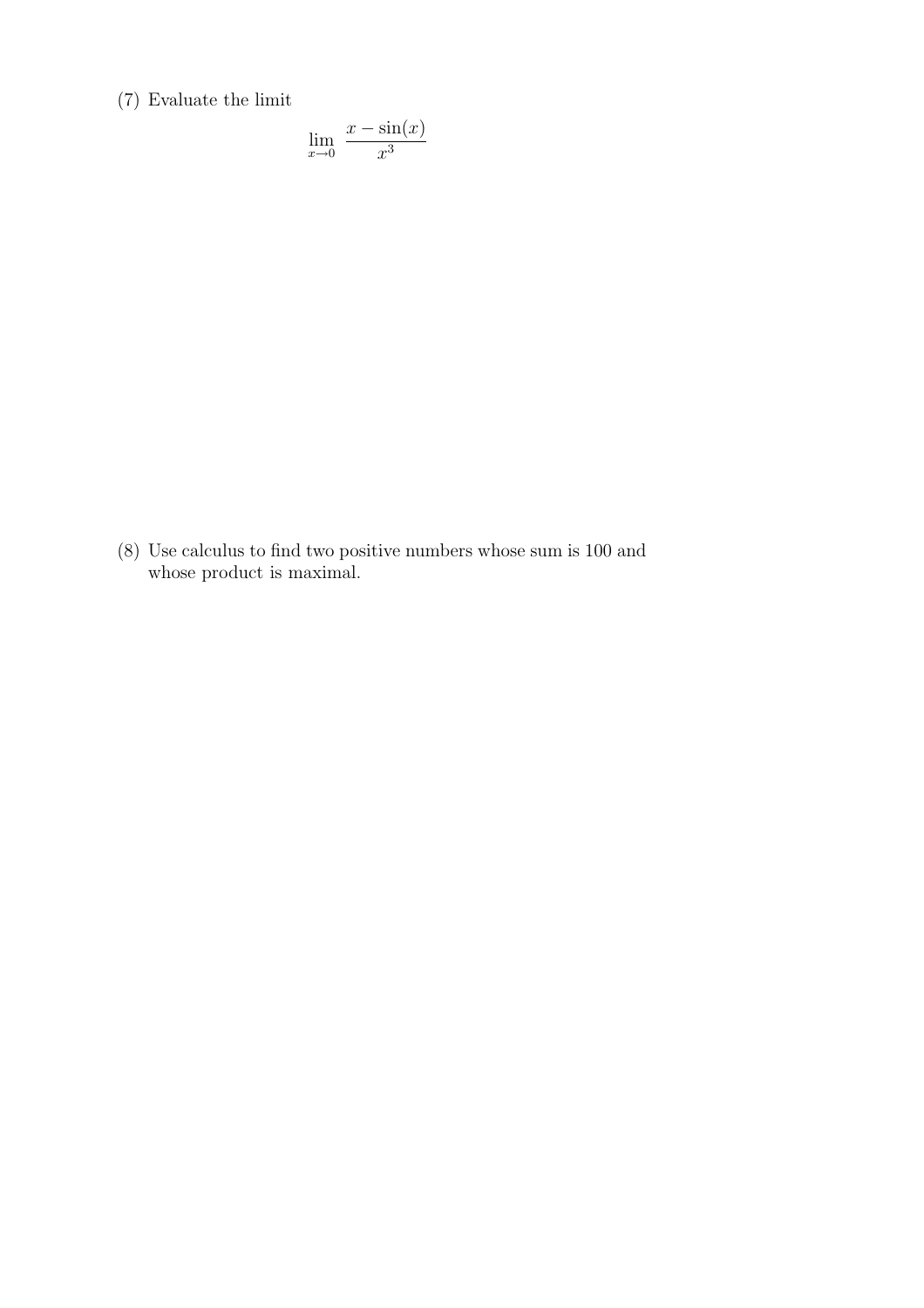## Part II

Part II consists of 6 problems; the number of points for each part are indicated by [x pts]. You must show the relevant steps (as we did in class) and justify your answer to earn credit. Simplify your answer when possible.

(1) [9 pts] Find the absolute maximum value and the absolute minimum value of the function  $f(x) = x^3 - 3x^2 + 9$  on the interval  $[-1, 3]$ .

(2) Consider the implicit function  $y^3 + xy + x^3 = 11$ . (a)  $\begin{bmatrix} 6 \text{ pts} \end{bmatrix}$  Use implicit differentiation to find y'.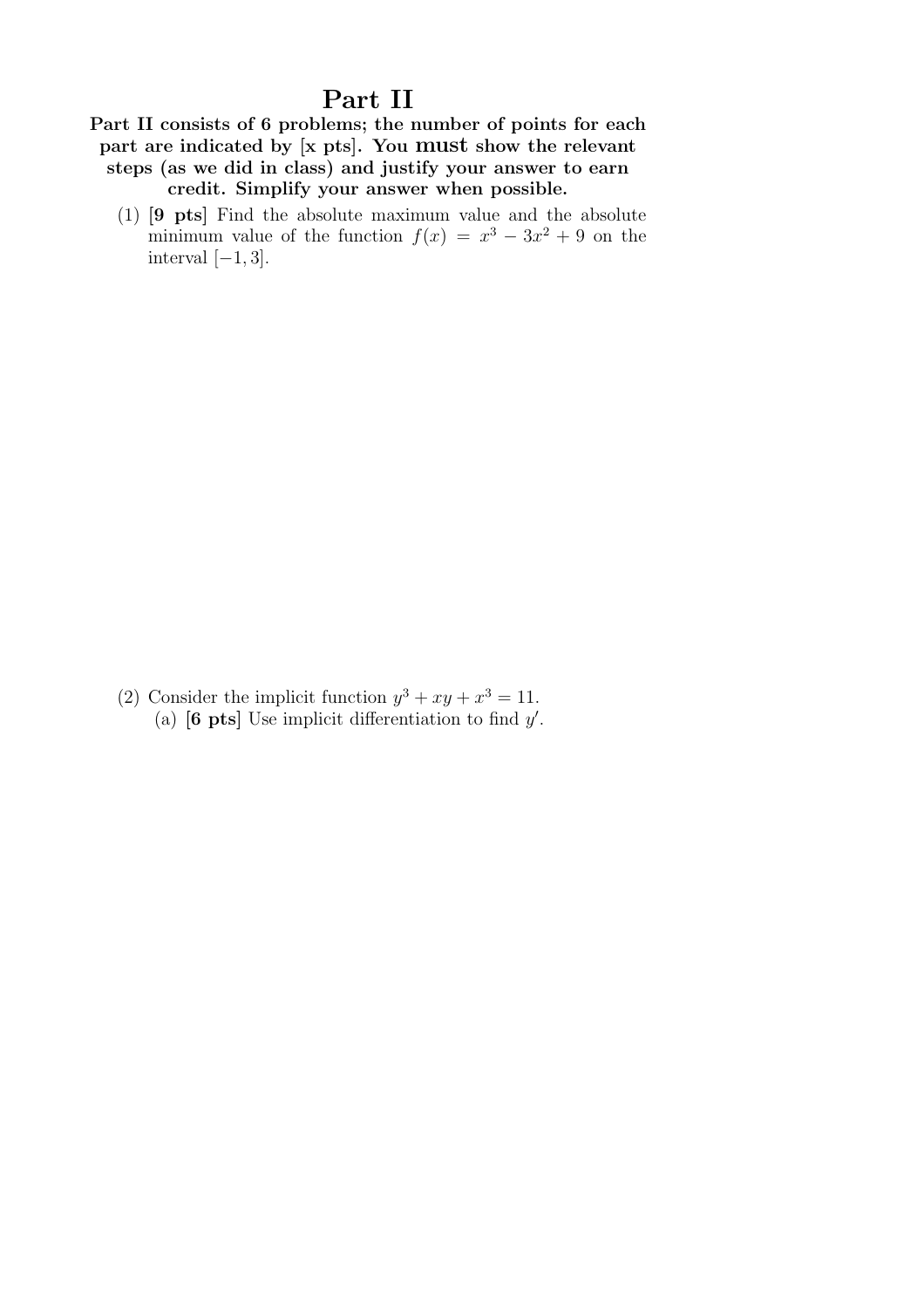(b) [4 pts] Find the equation of the tangent line to the curve  $y^3 + xy + x^3 = 11$  at the point  $(2, 1)$ .

- (3) An arrow is shot straight upward with an initial velocity (at time  $t = 0$ ) of  $v(0) = 15$   $m/s$ . [You may use that the acceleration function  $a(t) = -10 \ m/sec^2$ .
	- (a) [3 pts] Find an equation for the velocity function  $v(t)$ .

(b) [3 pts] Find an equation for the position function (you may assume that at time  $t = 0$  the arrow is  $S(0) = 0$  meters above the ground.

(c) [3 pts] Find the maximal height of the arrow.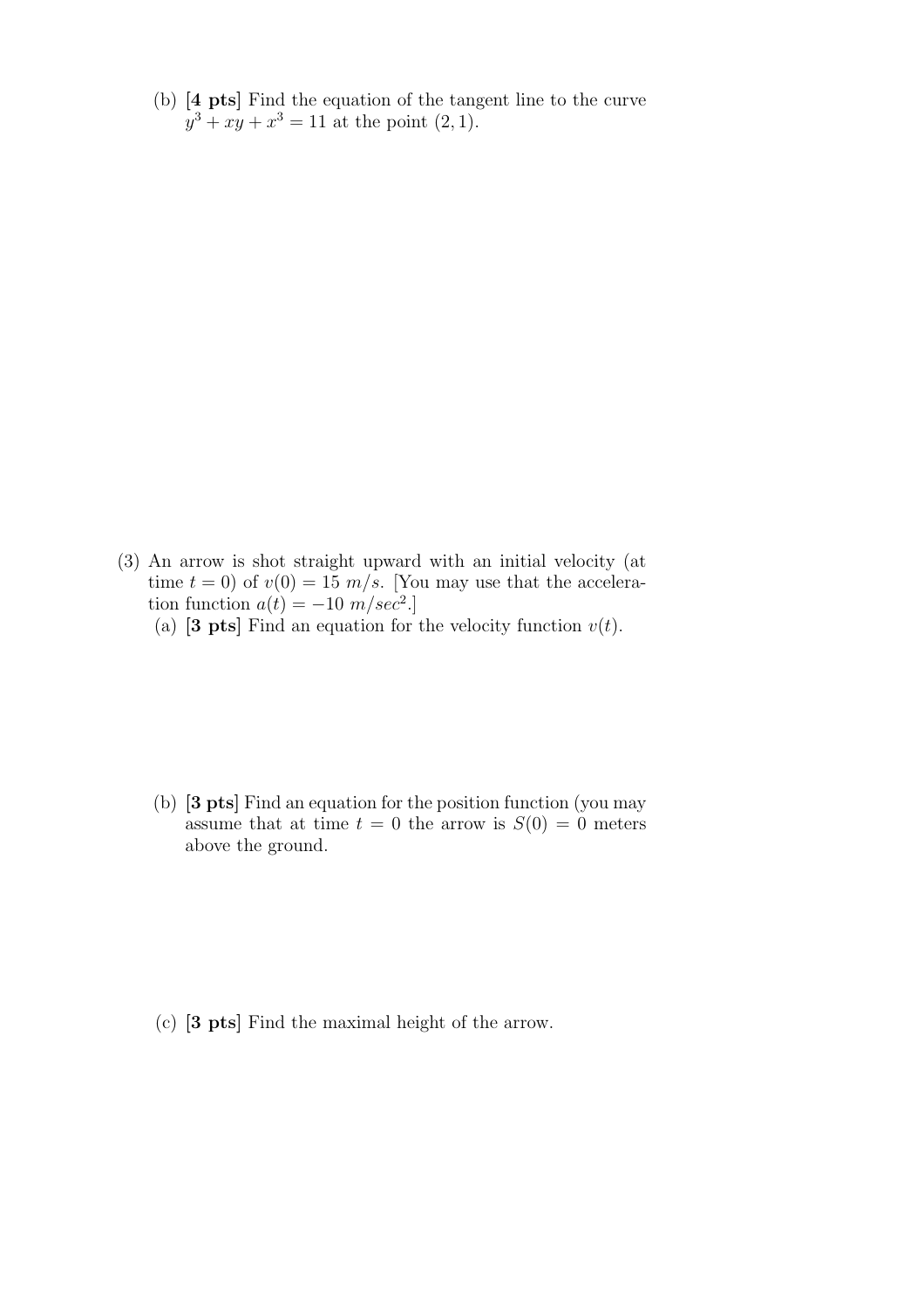(4) Consider the function  $y = f(x) = x^4 - 4x^3$ . (a)  $[2 \text{ pts}]$  Find the x and y intercepts of the function.

(b)  $[2 \text{pts}]$  Find the open intervals where  $f(x)$  is increasing and the open intervals where  $f(x)$  is decreasing,

(c) [2 pts] Find the local maximum and local minimum values of  $f(x)$ . (Be sure to give the x and y coordinate of each of them).

(d) [2 pts] Find all open intervals where the graph of  $f(x)$ is concave up and all open intervals where the graph is concave down.

(e)  $[2 \text{ pts}]$  Find all points of inflection (be sure to give the x and y coordinate of each point).

(f) [3 pts] Use the above information to graph the function on the next page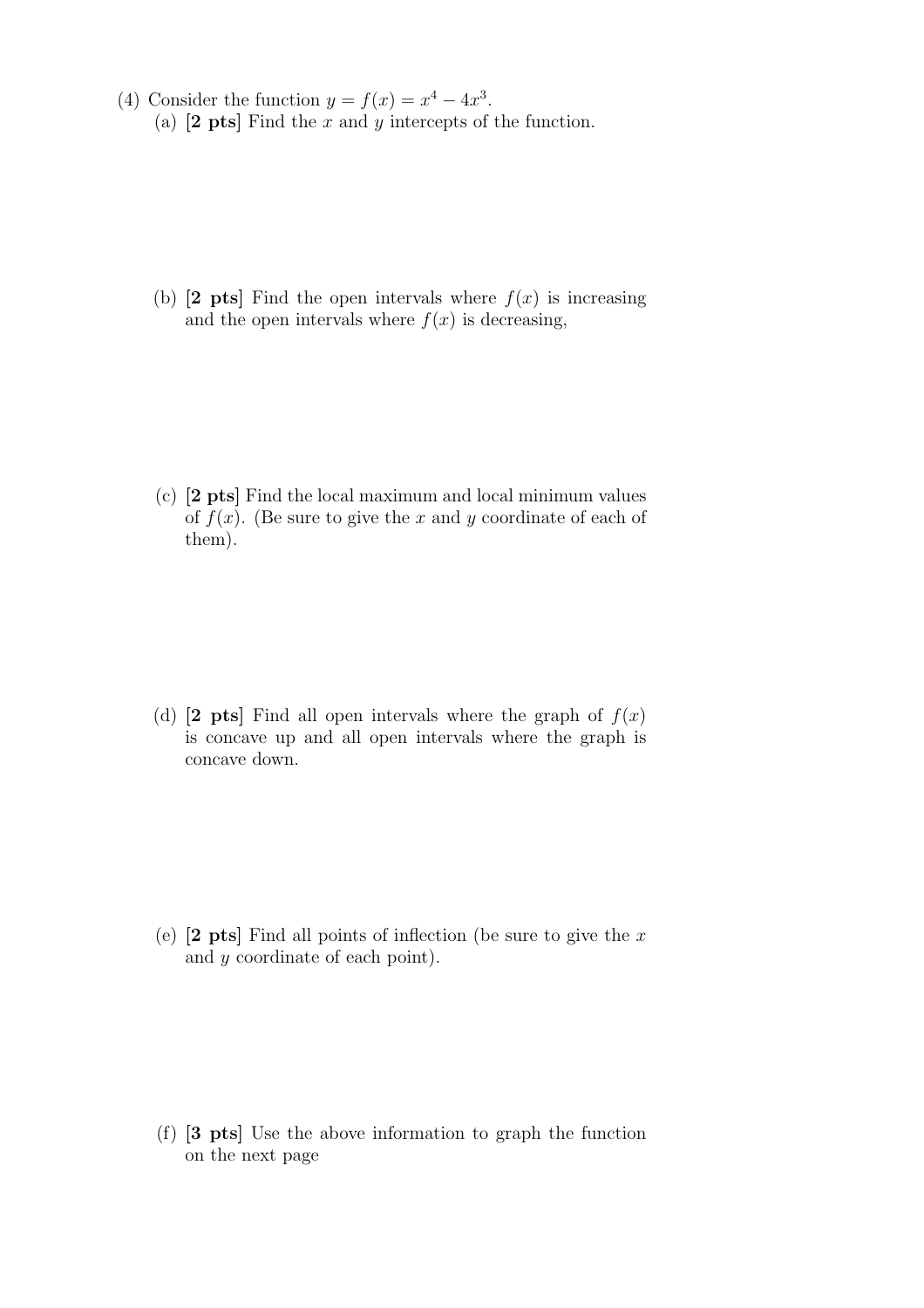(5) [9 pts] Find the linear approximation of the function  $y =$  $f(x) = 1/$ √  $\bar{x}$  at  $a = 9$  and use it to approximate the value of  $f(9.1) = 1/$ √ 9.1.